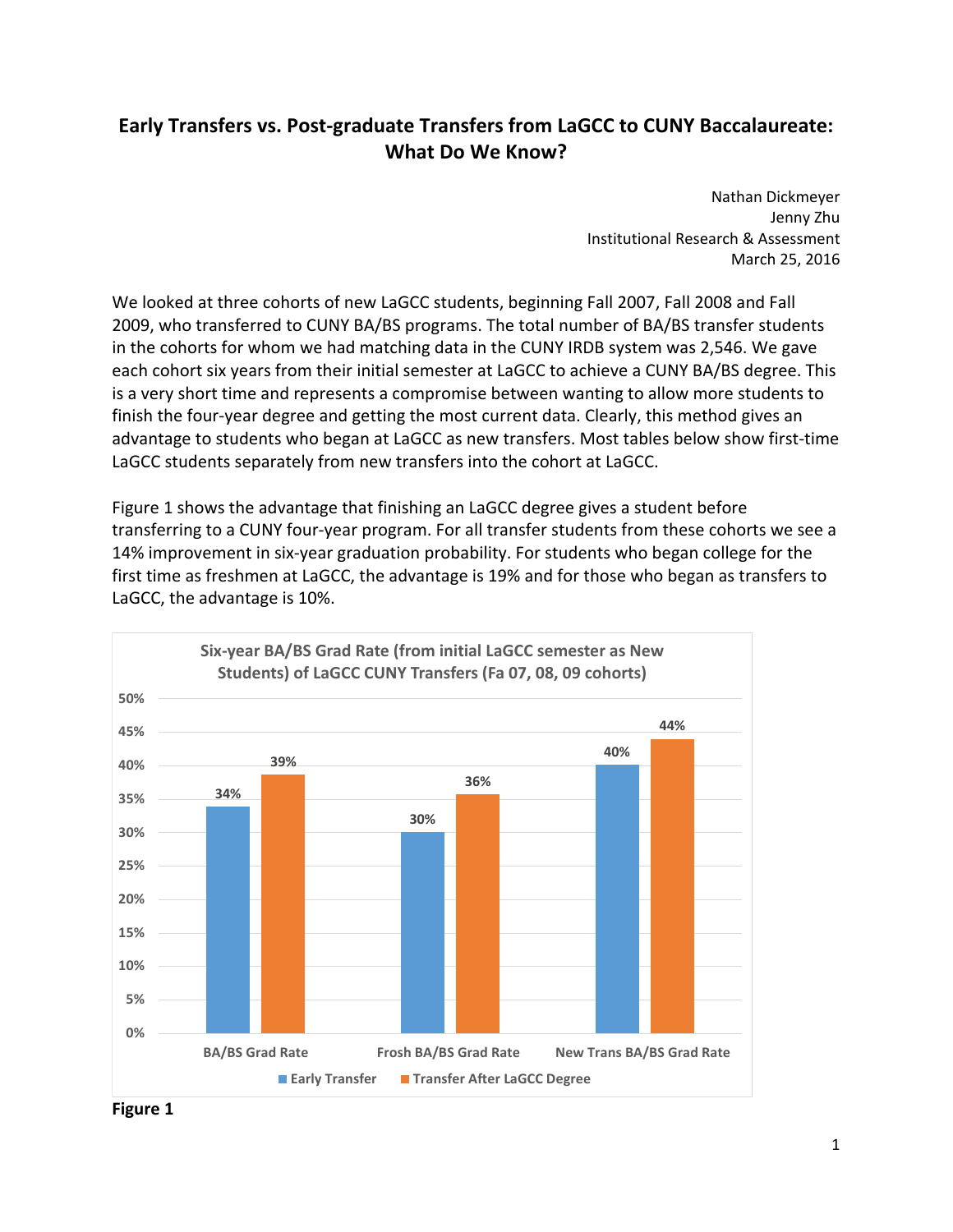Figure 2 shows the comparison by CUNY college. Not all receiving colleges offer an advantage to LaGCC students who complete their degrees. Brooklyn, City, Hunter and Lehman provide advantages in six‐year graduation rates to freshmen students who transfer early. John Jay, on the other hand, provides a large advantage to students who transfer with an LaGCC degree.



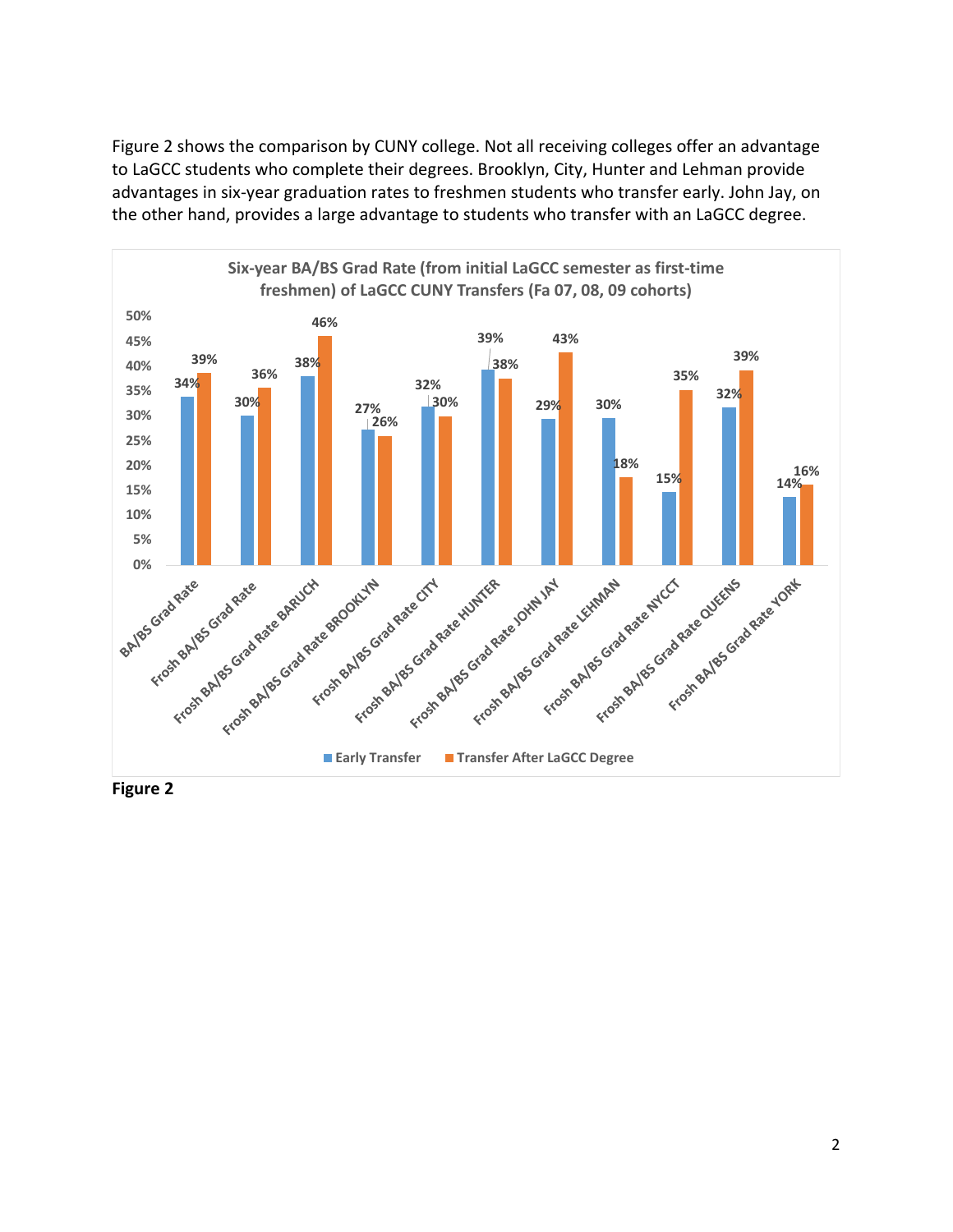Figure 3 compares the six‐year BA/BS grad rates for those students who began at LaGCC as new transfers. City and Hunter still give advantage to early transfers. York is also on the list of early transfer advantage, but only for those students who began at LaGCC as new transfers.



## **Figure 3**

 Figures 2 and 3 tell us that students might be better off transferring to City or Hunter before they receive their degree. This might be because early transfers to those colleges just happen to be super students, or it might be because lower level preparation at those colleges is easier to get through than here.

 Let's see if we notice any other clues. First, are early transfer students different in some way that we can measure than students who complete an LaGCC degree?

 There is very little gender difference, for example, 39% of early transfer students are male; and 41% of LaGCC grad transfers are male. Likewise, there is only a slight difference in pre‐ LaGuardia math readiness: 43% of the early transfers were placed into developmental math; and 39% of LaGCC grad transfers were placed into developmental math. Students who complete the degree and then transfer are slightly better prepared in math to begin with.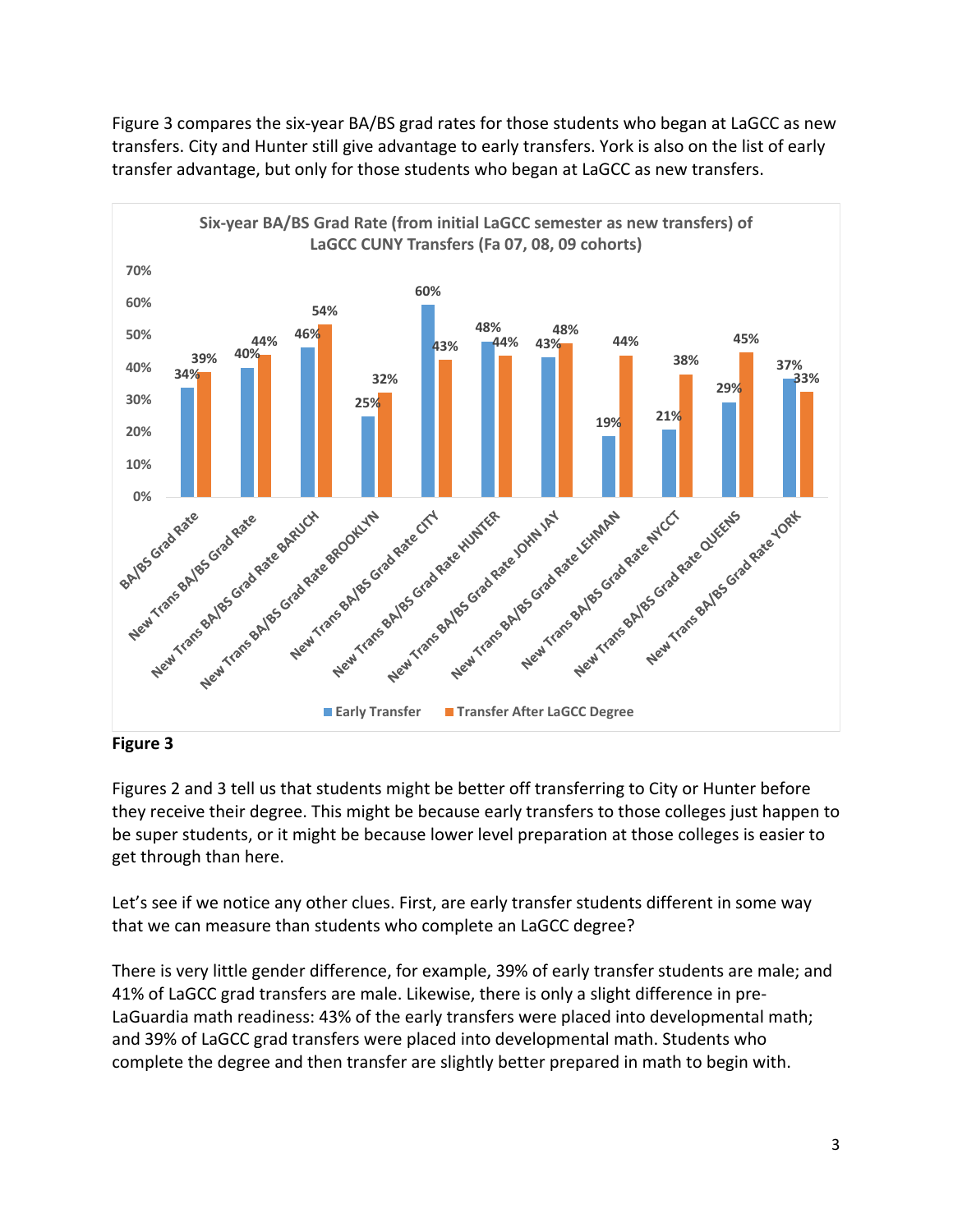Early transfer rates (the percentage of all transfers to CUNY BA/BS programs from those cohorts who had not received an LaGCC degree), however, vary greatly by last major at LaGuardia. Figure 4 shows that nearly all transfers from PTA and Practical Nursing were early. In fact, most of the candidacy programs sent a majority of transfers out early.

 The dots in Figure 4 indicate the number of transfers from the program, starting with the largest transfer out numbers on the left from Business Administration of over 450. The engineering majors also show fairly high proportions of early transfers.



 **Figure 4**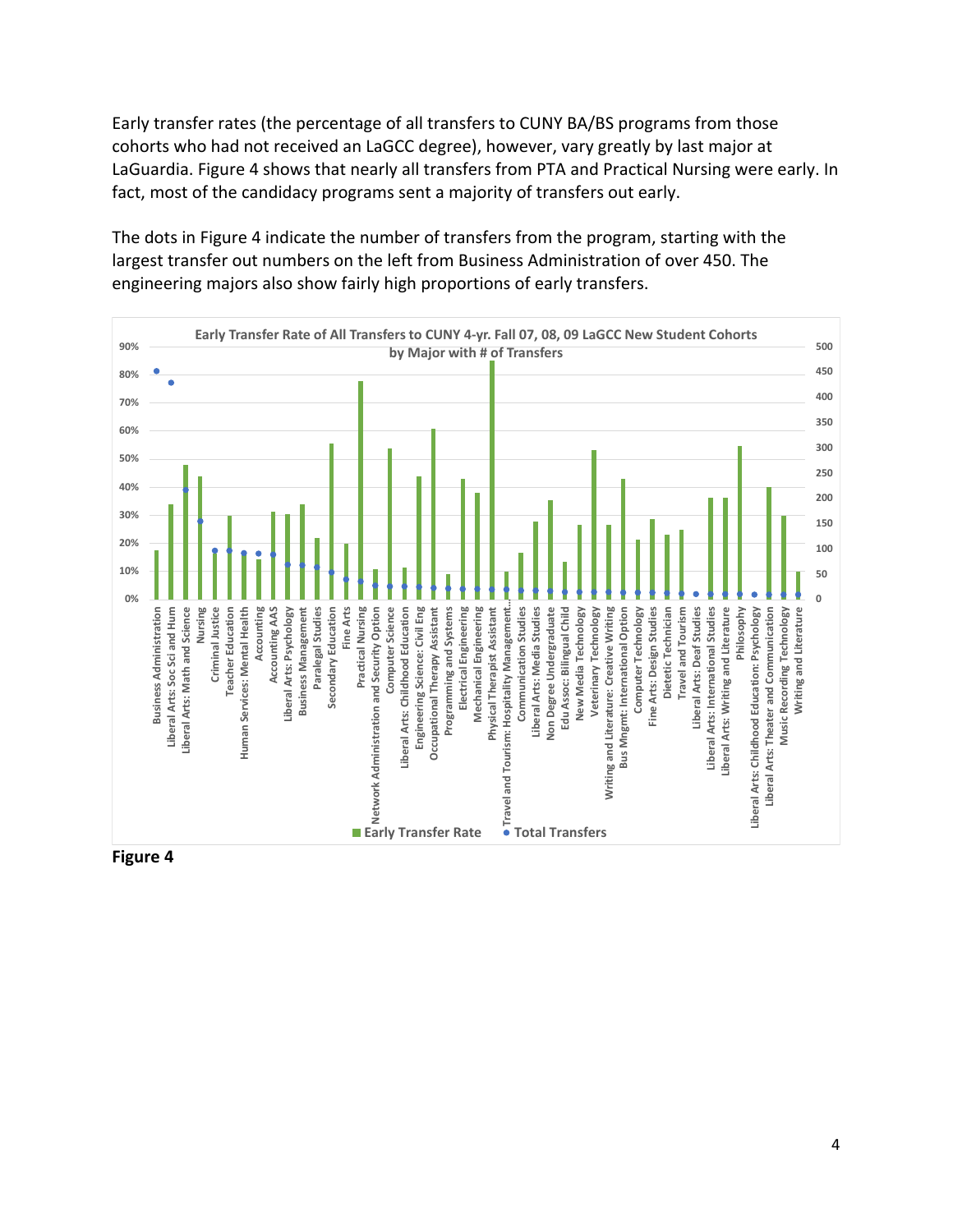The top ten majors by number of early transfers from these cohorts are given in Table 1. Two health sciences programs show up in the top ten, as well as, three liberal arts majors and three business programs. The final two are education programs.

| DY MIGJUI                      |                  |
|--------------------------------|------------------|
|                                | Number           |
|                                | of Early         |
| Final LaGCC Major              | <b>Transfers</b> |
| Liberal Arts: Soc Sci and Hum  | 145              |
| Liberal Arts: Math and Science | 104              |
| <b>Business Administration</b> | 79               |
| <b>Nursing</b>                 | 68               |
| Secondary Education            | 30               |
| <b>Teacher Education</b>       | 29               |
| <b>Accounting AAS</b>          | 28               |
| <b>Practical Nursing</b>       | 28               |
| <b>Business Management</b>     | 23               |
| Liberal Arts: Psychology       | 21               |
| . .<br>_                       |                  |

# Number of Early Transfers by New Student LaGCC Cohorts of Fall 2007, Fall 2008 and Fall 2009  **By Major**

 **Table 1**

 CUNY seems to be moving toward giving colleges credit for graduation anywhere by students who start at LaGuardia and is testing the feasibility of reverse transfer degrees, where students can still earn an AA, if they take the right courses after early transfer. In that case, LaGuardia's central concern should not be reducing the number of early graduates, but preparing them so that they graduate with a four‐year degree in a timely fashion. The next two tables examine the question of early transfer preparedness.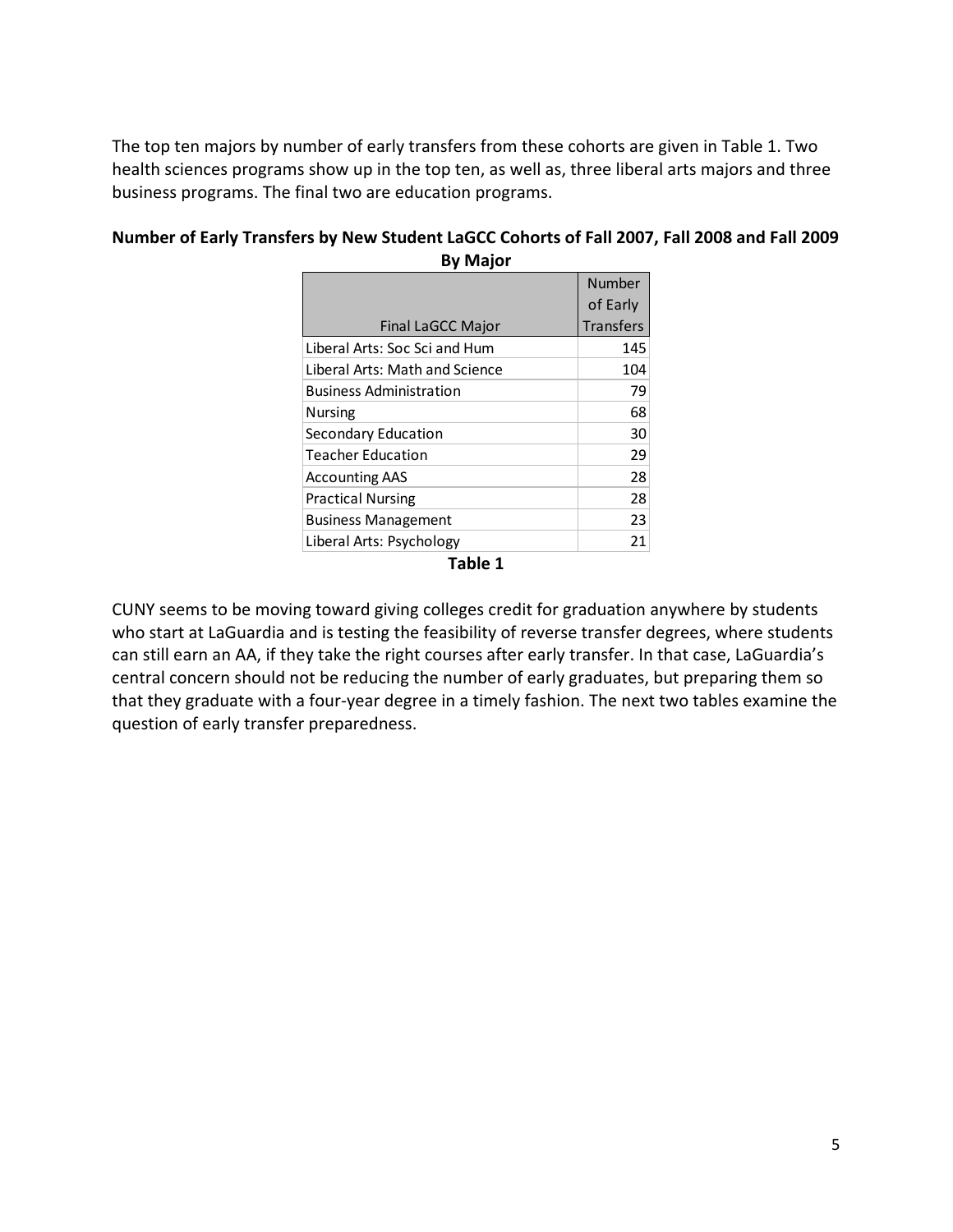Figure 5 compares the six‐year BA/BS grad rates for students who began as freshmen from the three cohorts by early transfer and post‐grad transfer rates by final major at LaGCC.

 Many majors appear to have only grad transfers (only have rust‐colored bars). Engineering, accounting and nursing stand out as areas that have provided an advantage for transferring early. Accounting, computer science, paralegal and the education majors appear to give large advantages to students who begin as freshmen and transfer with a LaGuardia degree.



 **Figure 5**